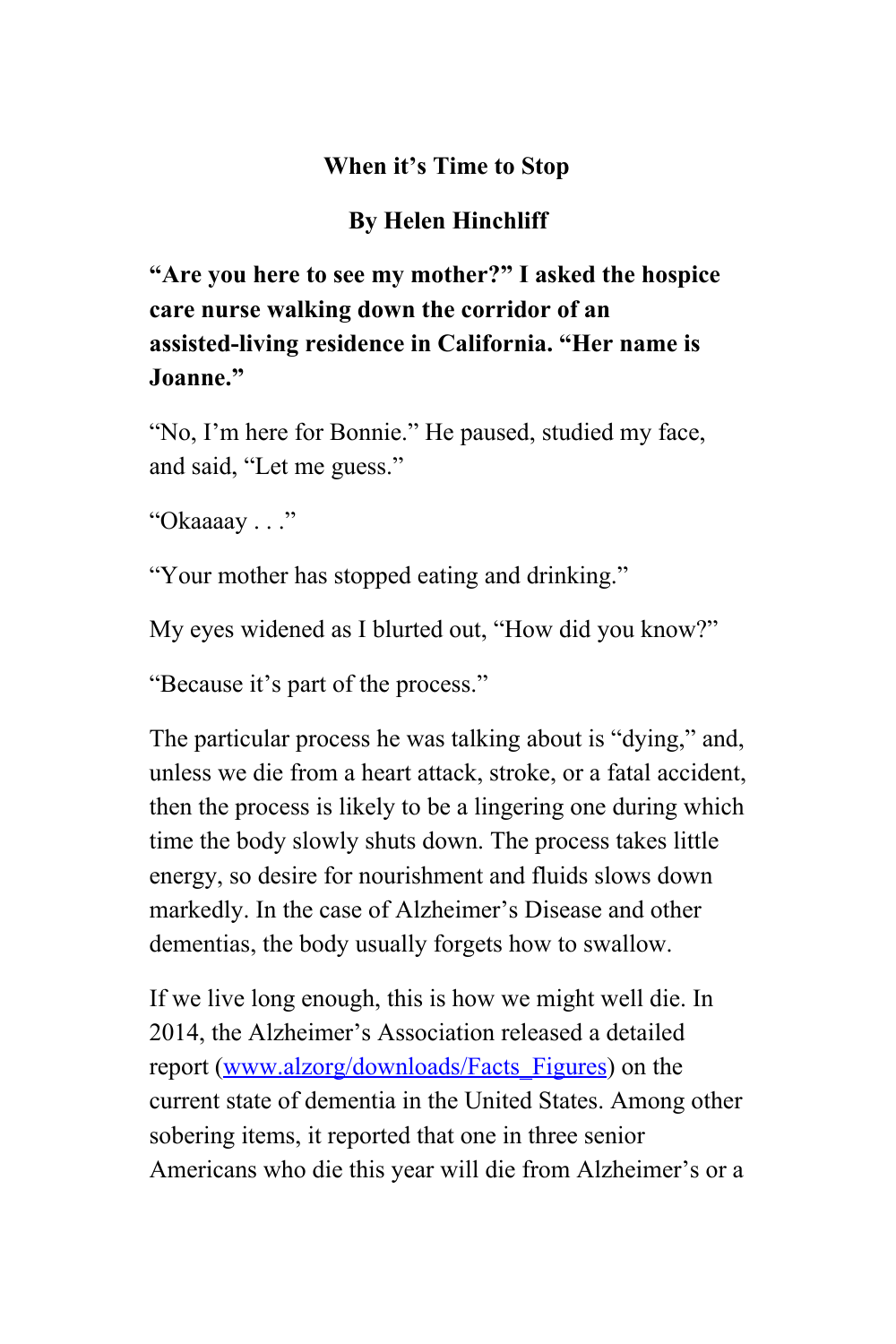related dementia. Deaths from diseases such as cancer, heart attack, and stroke are trending downward; however, deaths from Alzheimer's disease increased by 68% between 2000 and 2010.

In 2011, as a condition of my mother being admitted to her residence, she and I completed an advance-care directive. "I don't want any life-saving measures," she said. "When the time comes, just let me go."

But when does the time come to stop trying to spoon feed a dying person?

After having grown quite frail and having suffered three falls in as many weeks, my mother announced her desire not to eat anymore. At first, I tried to encourage her: "Look, Mom," I'd say as if talking to a one-year-old, "here's some puréed lasagne. It's good for you. Take a spoonful." Then I'd put the spoon to her lips.

Sometimes, she opened wide; often, she'd spit out the lasagne. I tried vanilla pudding, but she'd wrinkle her nose at that too. I kept trying to feed her for several days, but she began to resist, sometimes closing her eyes, clenching her teeth, pursing her lips, or turning her head away.

I'd seen this movie before: my father died from liver failure; Donald from a massive stroke; and Murray from dementia, but in each case they stopped eating and drinking fluids days or even weeks before they died. In each case, I felt uncomfortable trying to prompt them to eat when it was clear they didn't want to anymore. In Murray's case,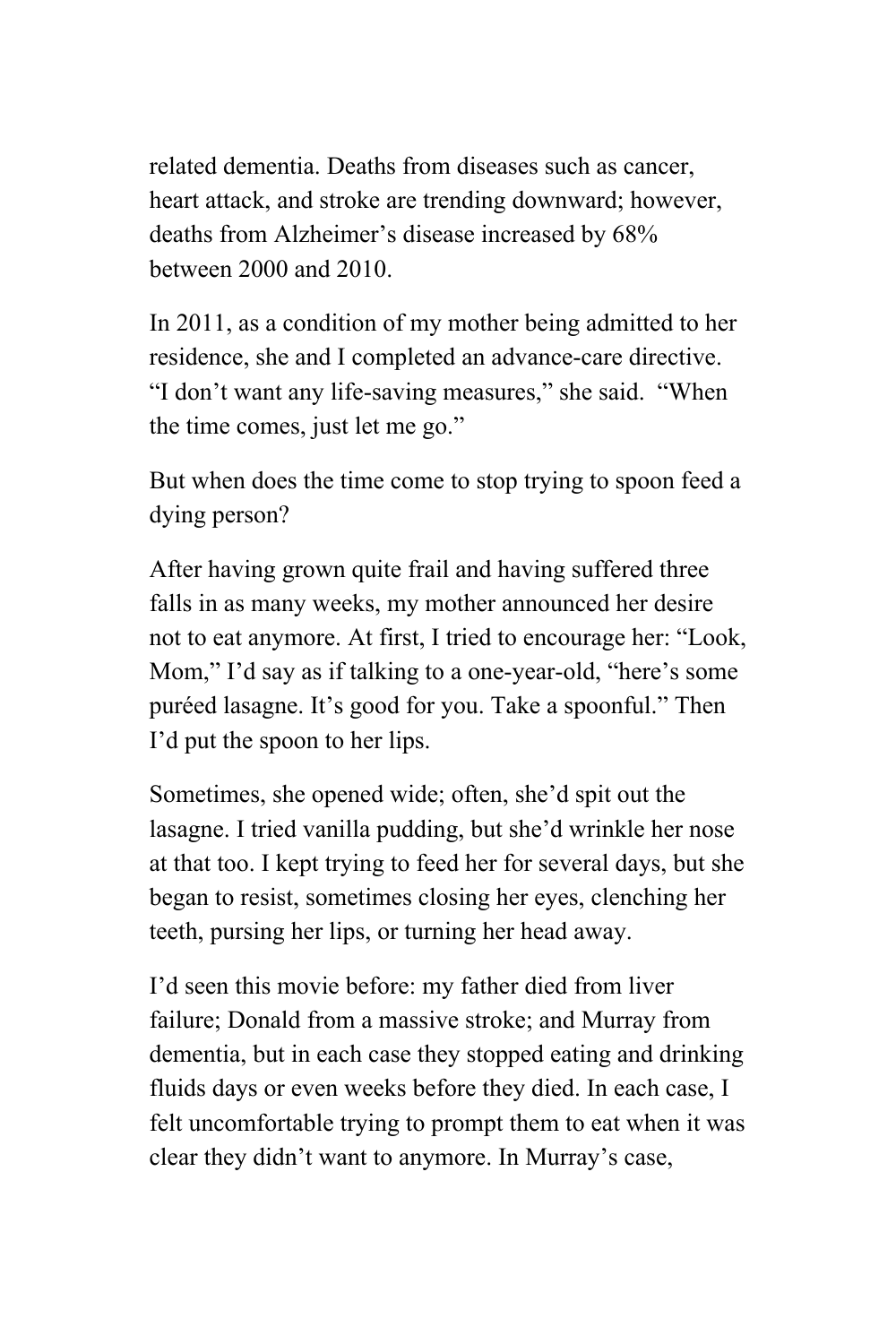particularly, his body had forgotten how to swallow, thus he could have developed aspiration pneumonia if anything went down the wrong way.

My experiences have led me to view the active promotion of nourishment and liquid to a dying person as the equivalent of "force feeding." And I believe it is wrong. However, the B. C. Court of Appeal does not agree. On March 3, 2015, it held that prompting Margot Bentley, a former dementia care nurse, to accept purées and liquids is providing her with "basic care." Moreover, that care should continue despite Mrs. Bentley's wishes stated in her living will, now called an advance-care directive ([www.dyingwithdignity.ca\)](http://www.dyingwithdignity.ca/). It specifically named her desire not to be provided nourishment or liquid if she were ever in an advanced state of dementia. The Court of Appeal declared her directive irrelevant because, under B.C. law, such a directive can only deal with medical care and not "basic care"

Finally, the Court held that if Mrs. Bentley opens her mouth when prodded, she is thereby indicating that she wants nourishment. Mrs. Bentley's family, who are considering an appeal to the Supreme Court of Canada, say that she sometimes opens her mouth as an automatic reflex, that she swallows with difficulty, and that prodding her as many as seven times per spoonful amounts to unwelcome touching equivalent to assault and battery.

We humans are obsessed with immortality. Generally, we want to live as long as possible, preferably as our younger